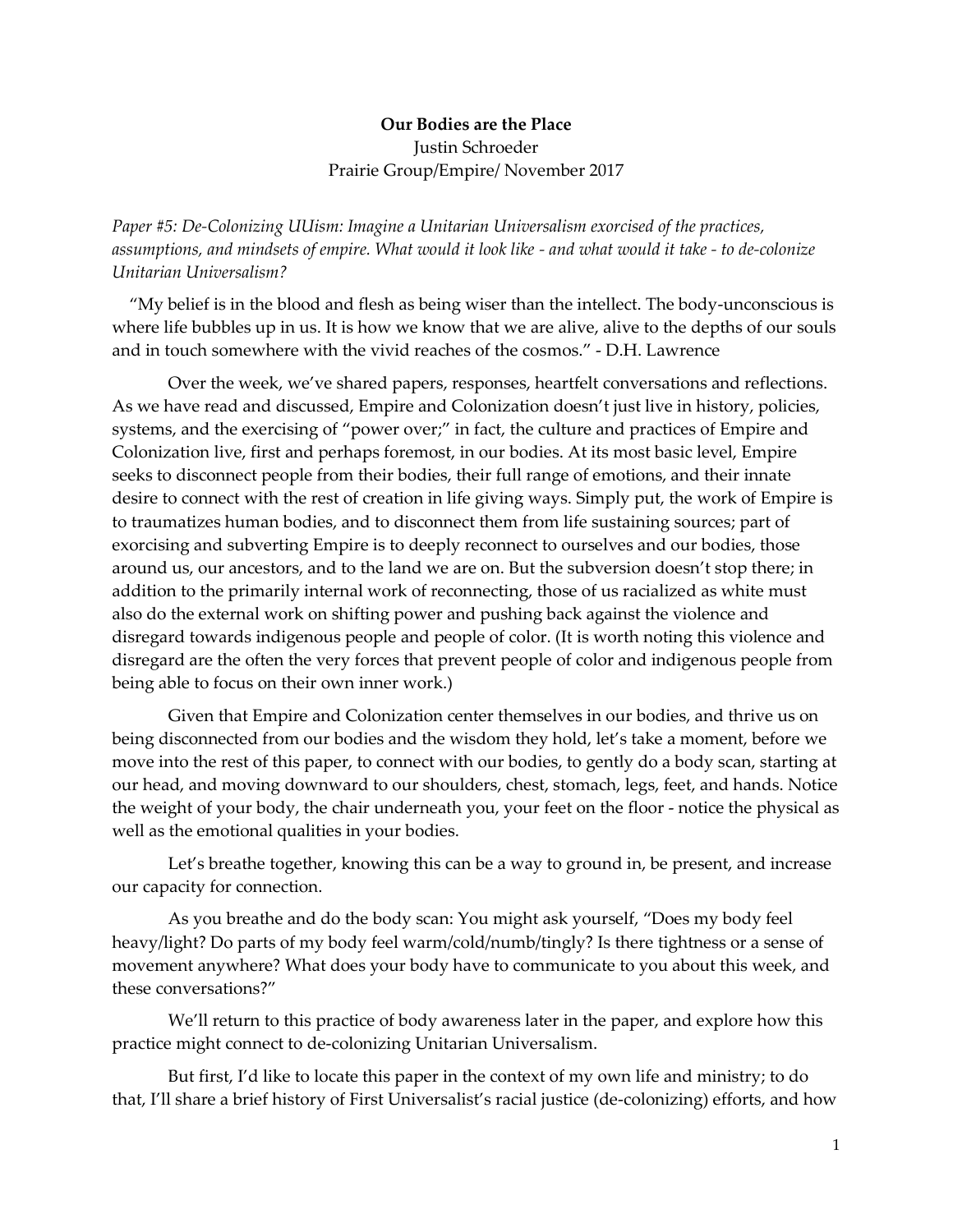the work of my recent two month Sabbatical shaped my response to this paper.

## **Background**

Although First Universalist's Minister Emeritus, Rev. John Cummins, marched in Selma, Alabama, and was an advocate for racial justice during his ministry, First Universalist, as a body, has never held a fierce and unwavering commitment to racial justice.

This began to change in the fall of 2013, when First Universalist, after a year of conversation and discernment, embraced the spiritual imperative of becoming a racially just faith community. This meant that we wanted to intentionally upend the habits, practices, and conditioning of white supremacy culture that were alive in every part of our ministry. In 2013- 2014, and 2014-2015, nearly a hundred and fifty members of the church, including staff, elected lay leaders, and others went through a number of 24 hour racial justice trainings, in order to ground a critical mass of people in a basic understanding of race, racism, and whiteness, so that we could make decisions, cultivate new practices, and create a religious community that led to greater inclusion, equity, and power sharing.

Congregants have had strong reactions to this effort; some have left the church, frustrated about the approach we've taken, or the language we're using, or the seemingly singular focus on race (i.e., "When will we be done with this racial justice initiative?"). Others feel like the church is finally living into its promise, as we seek to align our values and practices with our theological claims. More and more, we are naming the connections between toxic masculinity, white supremacy, and environmental degradation. It has been uncomfortable, life giving, and invigorating all at the same time.

We haven't explicitly named this work as "de-colonizing" First Universalist and our ministry, but it many ways, that's precisely what it is, as we make the invisible assumptions, patterns, and habits of Colonization/Empire more visible, naming and examining them in light of our mission, vision, and values. This effort has changed the question from, "Why aren't more people of color or indigenous people here?" to: "What are we doing (institutionally and personally) that has historically made this a place that people of color don't attend?" In other words, "What are the practices of white supremacy culture that we are perpetuating?" This effort has changed the framework from, "How can we help save those people (of color)?" to "How does this work help us save ourselves?" as we move toward collective liberation, perhaps the fullest expression of our Universalist heritage.

For many people racialized as white, these efforts and these questions, and the constant invitation to faithfully engage in these issues, have created incredible discomfort, tension, and anger. This ministry has been messy, complicated, and sometimes painful, as congregants racialized as white have both embraced and wrestled with the language (and feelings) around "white fragility," "white privilege" and "white supremacy." Our congregants of color have struggled, as well, needing to have POC only spaces to process and debrief what they're experiencing in this (historically, predominantly) white church that is focusing on becoming a more racially just institution.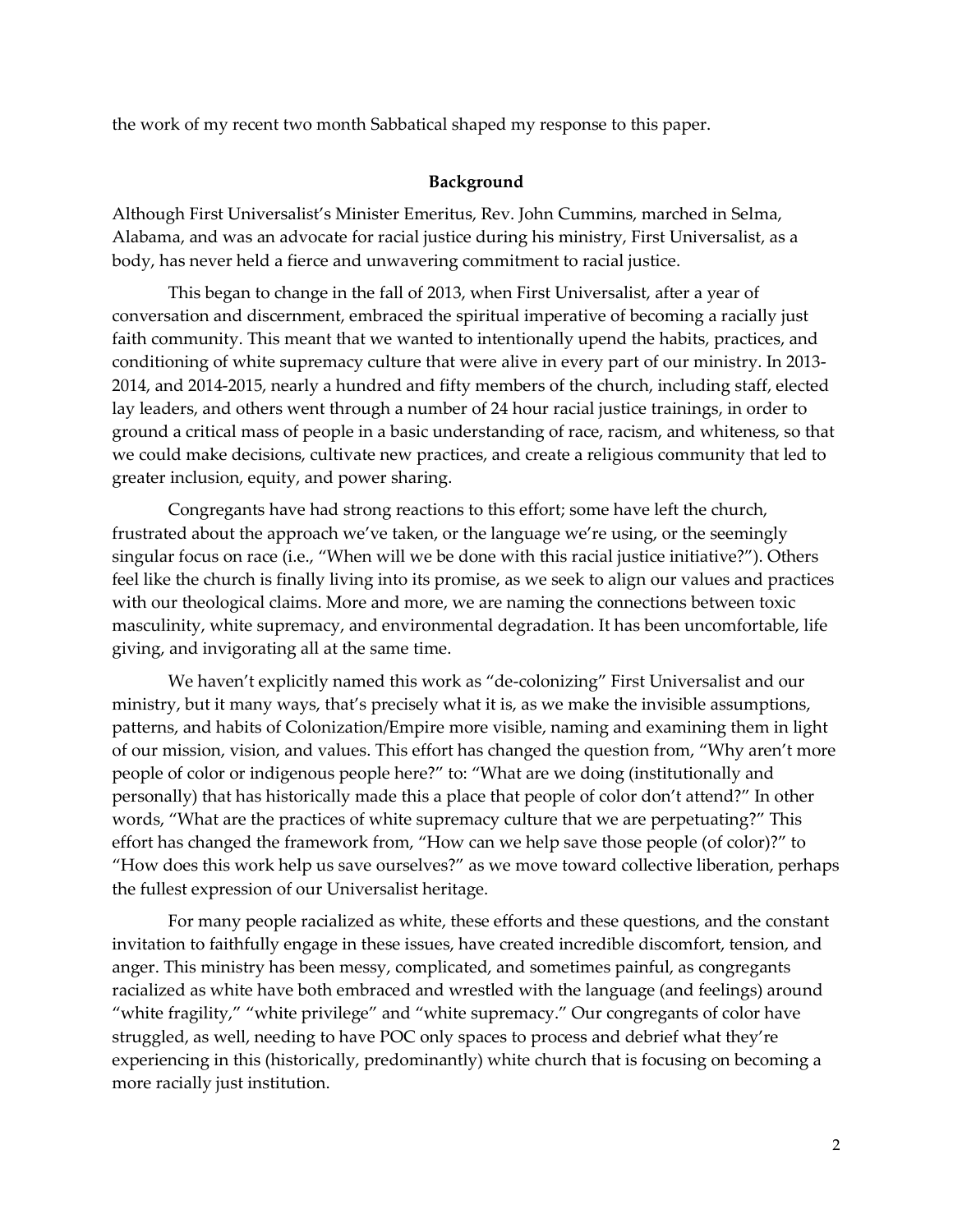Despite the pushback, the leadership of the church continues to hold fast to the vision that we must become a faith community unhooked from the normative practices of Colonialism and Empire, including power hoarding, racial oppression/racial superiority, and disconnection from self, land, and others.

These efforts have unfolded in a variety of ways, including spending the past two years meeting and building relationships with local Dakota organizers and leaders, supporting their efforts in restore the name of Lake Calhoun to Bde Maka Ska ("White Earth Lake"), partnering with them, and following their lead, to help host an indigenous, youth centered Water Summit at First Universalist. We've also followed the leadership of Black Lives Matter Minneapolis, engaging in public witness and police accountability efforts, as well as weaving a racial equity lens into all of our justice ministries (i.e., in our housing justice ministry, we are beginning to include the history of redlining, restrictive covenants, and mortgage lending as it relates to housing in Minneapolis.) We've spent the past two years building a relationship with musicians of color and are exploring an artist in residence model with several of them this year, as they help plan, shape, and lead four worship services. Our Board of Trustees and staff regular use a Race Forward Tool called "Choice Points," which helps us slow down our decision making process, so that other voices and possibilities can be considered, as we make decisions that lead to greater equity and inclusion.

Though it is slow going, as a faith community, we are slowly creating new, more racially just ways of being. And at the same time, it has felt like something was missing. As I planned for my two month Sabbatical, I wondered about the next steps I might take to deepen my ministry, particularly as it relates to our racial justice journey, and how I teach and preach about dismantling white supremacy and an American Empire built on white supremacy. Though I planned to read a number of books related to race (including *White Rage*), I also wanted to explore how being racialized as "white" had impacted my body, my emotional bandwidth and capacity, and the ways that I showed up in the world .

## **Sabbatical Study**

Specifically, during my Sabbatical, I wanted to focus on my body, and the trauma, stories and experiences that my body holds, particularly as they are connected to race, racism and whiteness. I am a multi-generational United States inhabitant, and my parents, and their parents, and their parents before them, learned in their bodies, what it meant to become, and act, "white." How was this alive in me?

Prior to my Sabbatical, I reached out to Susan Raffo, a member of the People's Movement Center in Minneapolis. The People's Movement Center is

a collective of people of color and indigenous people, of queer and trans practitioners and healers. Our purpose is to heal and be healed, to open space for the healing in justice and the justice in healing. Our intention is to bring forward marginalized and isolated healing practices, wisdoms, healers and practitioners. We know that trauma and systems of supremacy depend on disconnection. We focus our work on connection and reconnection of the self with the self, the self with community, and the self with land and spirit.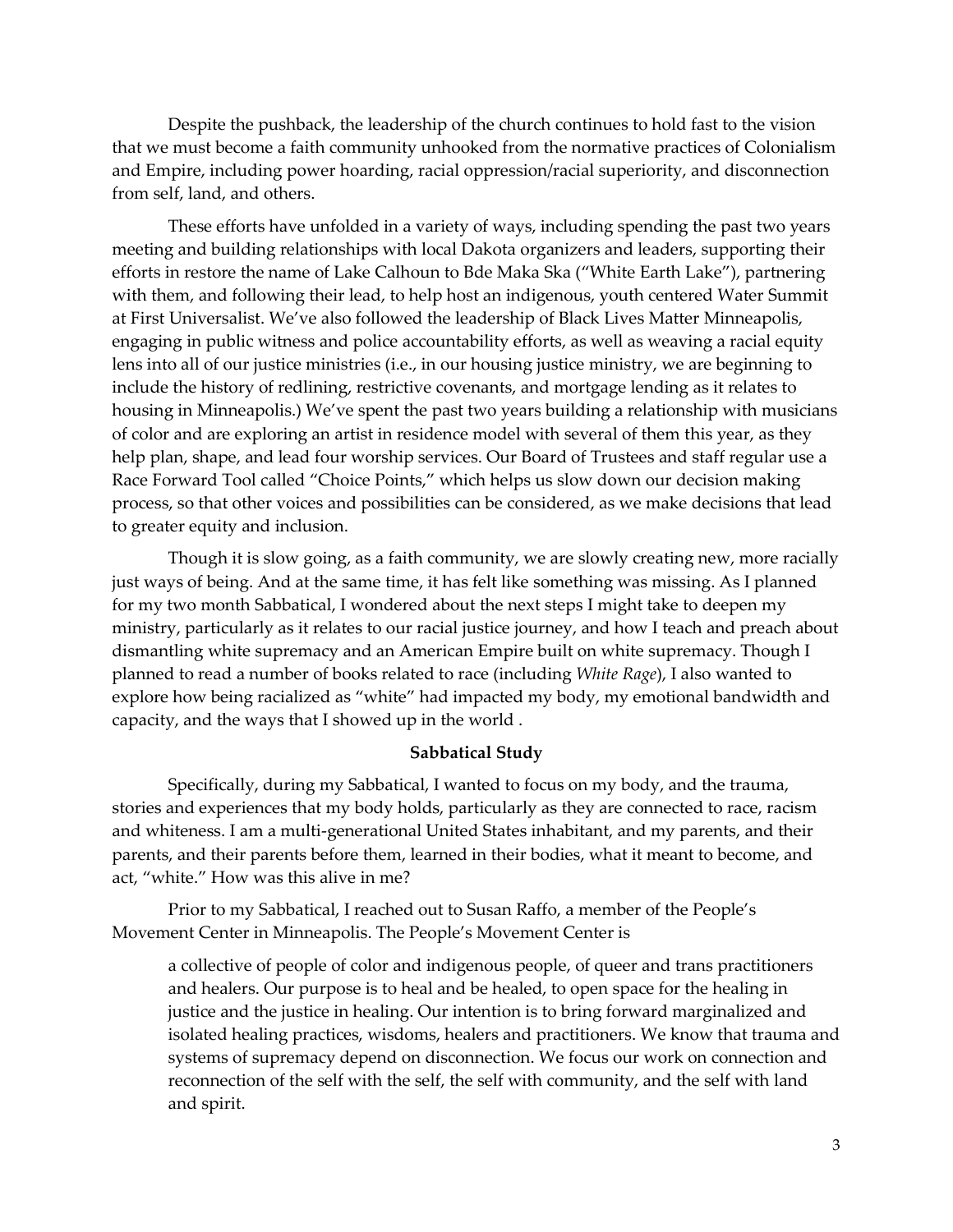Susan specializes in healing body work, working with both white people and people of color and indigenous people to create space to "lift up the patterns of whiteness and white supremacy and the conditioning that created them so that the invisible becomes visible." As Susan notes, "Obviously, this is dramatically different work for those racialized as white and those racialized as Black or Native (or other POC). For white folks, much of this work is about making visible at a cellular level the conditioning that we live with, the disconnection from self, community, land, and spirit. Once that is more visible, then people can make different choices in present time rather than making choices through conditioning. Over time/generations, the accruing of these many small and large concrete choices will, I believe, along with our external work of shifting culture and power, transform how we live in communities together."

To be clear, this work is not easy; practice and mutual accountability are critical, in order to fight the weight and patterns of a white supremacy that will always push back and seek to recenter itself.

Several of the practitioners at the People's Movement Center are trained in a type of bodywork called Somatic Experiencing, that uses "gentle touch, awareness and words to explore where a person holds conscious and unconscious tension. Somatic Experiencing is a psychobiological method for addressing physical and emotional trauma, overwhelm, and stress-related conditions by gently guiding clients to develop increasing tolerance for difficult body sensations and suppressed emotions. The bodywork and dialogue offered through these modalities may help reset the nervous system, restore inner balance, enhance resilience to stress, increase one's vitality, equanimity and capacity to engage in life." My work with Susan included some bodywork, but mostly centered around Susan paying attention to my body as we were in conversation together.

As was made clear in our reading, particularly in *An Indigenous People's History of the United States, Seeds of Peace,* and *After Empire,* Empire and Colonization force and depend upon disconnection; those under the rule of Empire, or those being colonized, must give up their connection to the land; in most cases, they must relinquish cultural and spiritual practices that are deemed uncivil, savage, or foreign, and they are often forced to take on the dress and language of the colonizers. Empire also forces those benefitting from Empire to disconnect from their own humanity/empathy/compassion, to dissociate on some level, so that the oppression, violence, or brutality they are participating in, is acceptable, and/or normalized. Rev. Jin S. Kim drives this point home in the interview, "The Logic and Impulse of Empire:"

One way I've tried to frame it for my congregation is to say that white supremacy oppresses, in this country, black people first and most immediately. But it actually oppresses white people first, because they embody it most fully and have perpetuated it and now spread it all over the world. And one of the questions I ask our white members is, 'How has white supremacy oppressed you?'

The question itself turns paternalism on its head. And people who are actually oppressed by racism don't need noblesse oblige of the well-to-do, they don't need paternalistic emotional handouts. So when we are in touch with our own pain, our own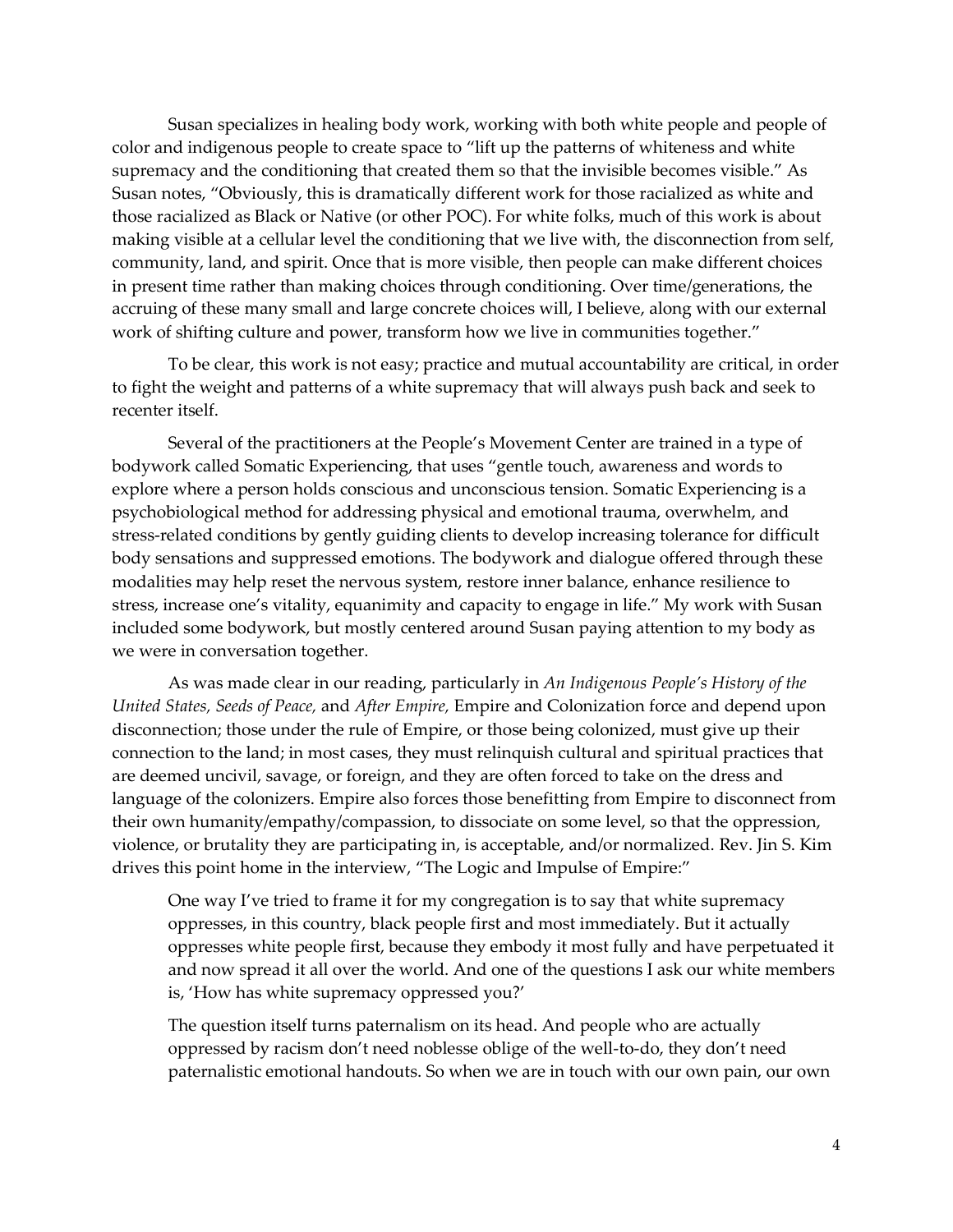loss and oppression, and out of that enter genuinely into solidarity with others who are oppressed, then we have a movement.

This interview with Kim resonated deeply with me. As I began my work with Susan, I ultimately changed the direction of this paper, becoming more and more clear that if we want to de-colonize our Unitarian Universalist faith, we have to include, and focus on how our bodies our own and others - are colonized, and how white supremacy oppresses those racialized as white, cutting them off from their history, their bodies, and their culture.

Given that this paper is about our bodies, let's return to our bodies for a moment. Once again, the invitation is to take a few deep breaths. And then to scan down your body, from your head to your toes, noticing what you're experiencing? Depending on how your body is 'raced,' there will be different responses to this question: and the question is, where is white supremacy and colonization in your body? Where is it preventing you from fully being alive and having access to all of what it means to be human? How might you be embodying white supremacy right now?

You may have some resistance, or not have answers to these questions. Or you may not even be able to identify exactly what you're feeling exactly, as your intellect is sorting things out into a pre-existing framework and paradigm. In my time with Susan, I often bumped up against deep internal resistance to such questions, "fighting" with myself, struggling to stay fully in my body, to feel what was coming up, and not let my head help me resettle right away.

Frankly, it's still often easier for me to go to my head, to intellectualize what I'm experiencing, rather than really be present in my body, and letting feelings and sensations wash over me.

Intellectually, I know that whiteness creates a narrative that insists that people racialized as white are "better," more "deserving," more "hardworking," and less "dangerous" than people of color and indigenous people. I also know, in my head, that there are very real psychological and emotional rewards *and* costs to "whiteness." Some of the costs include the demand that those racialized as white not know, feel, or understand the history of this country, of slavery, or the genocide of native peoples, and how white supremacy policies, systems, and practices are alive and functioning today. Whiteness demands that people of color and indigenous people be put in their "proper place" in the racial hierarchy, particularly if advances are being made (see *White Rage,* especially*.*) Whiteness demands those racialized as "white" be uncomfortable talking about race, racism, or whiteness, and to be unable to examine how it is that one becomes "white," and at what costs, emotionally, spiritually, or otherwise. In many ways, as Susan reminded me, "whiteness was the trade off for losing our unique culture(s), languages, stories, and histories during settlement/immigration."

I know these things in an intellectual way; I have struggled to feel them in my body.

As I'm sure you have observed in your own life, one of the costs of whiteness, is that when there is a sustained conversation about race, racism, and whiteness, those racialized as white, often experience a high level of anxiety, discomfort, guilt, shame, and anger. Their body become agitated, they often feel as if they are under attack, and the fight or flight response kicks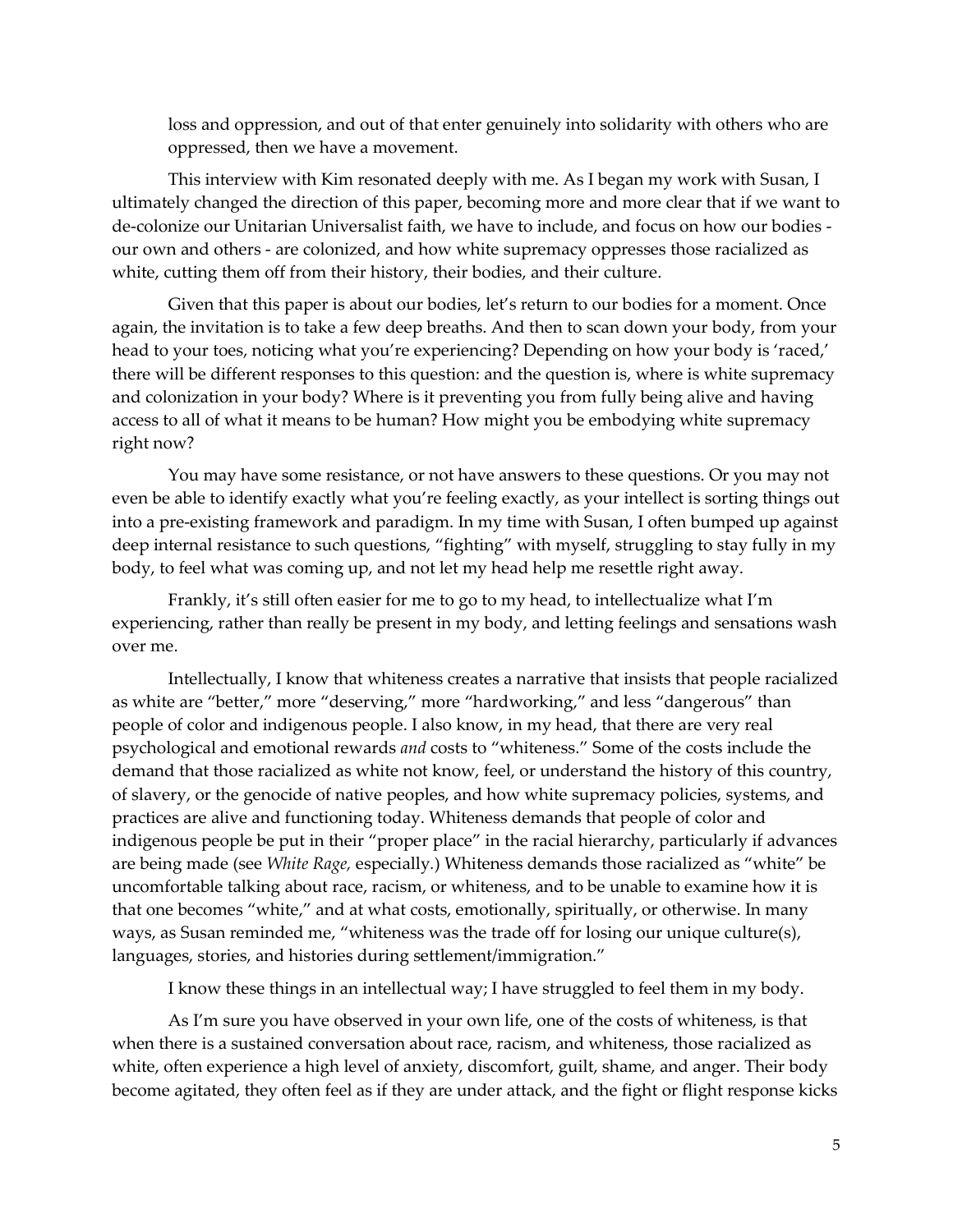in, as the nervous systems seeks to resettle and find comfort, without ever addressing the underlying discomfort, grief, pain, trauma, or anxiety that was stirred up by the conversation, perhaps by the process of "becoming white," and feeling unsafe when this "construct" is being challenged, or when we're pushed into a place of not knowing. Clearly, this response is a barrier to a sustained effort to subvert white supremacy culture and to overcome Empire.

And so my sabbatical became a time to explore and work through this dilemma. It became a time to spend less time in my head and more time in my body, to grow more comfortable with the uncomfortable/emotional content moving within me.

## **The Work with Susan**

Ironically, the work with Susan rarely began with a conversation about race. It always started with a check in and with noticing what was going on in my body - what I was experiencing and feeling as we met. Susan paid exquisite attention to my body, often asking, "What just happened?" "What did you notice?" "Stay with that feeling."

In our conversations, I reflected on parenting, ministry, and on the racial justice journey the church is on. I spent significant time talking about parenting our eight year old, and how challenging that can be for me, as he frequently appears to lack all "executive" functioning, and I experience him as a wild, uncontrollable child. I love him, but I want to control him, so he doesn't embarrass me in public, or make a huge mess in the house, or get labeled as "the wild child" at his elementary school.

At some point during every weekly session with Susan (or in the notes she share with me afterwards), she would reflect with me about the ways that whiteness can operate in human bodies - how whiteness often seeks to be in "control" and to control others, to tame the "wildness"/ "wilderness" that is in us and around us, how whiteness seeks to control emotions, and how whiteness teaches us to tough it out and be rugged individuals, disconnected from others. We discussed how whiteness often makes affection and love conditional (i.e., if you don't act or behave 'white,' there's a very real chance you will lose the love and affection of other people racialized as 'white.') Over several sessions with Susan, we returned again and again to the theme of "control," and how whiteness wants to lock up - literally, to put behind bars - or to contain that which it sees as "wild," or "uncontrollable."

It became clear to me that very early on in my life, I had learned the "value" of staying "in control," both emotionally and physically, and that it felt dangerous to truly feel big emotions. As I felt my way through particular experiences in my life, describing what was going on in my body, Susan helped me see possible patterns and conditioning of whiteness and how by allowing myself big emotions (in the present moment, with Susan), and truly feeling those emotions in my body (not just describing the experience intellectually, in a "I know what's happening here" way), I was disrupting whiteness and the ways that it was working in my body and limiting my capacity to truly live in my life. (As Susan reminded me, "This kind of emotional conditioning isn't limited to white people - but what makes whiteness different is that (for white people) the policing is internal - it is aligned with our parents/protectors and then becomes ingrained in how we know we are supposed to be alive and behave. This is different from what happens for POCI folks where sometimes the same conditioning around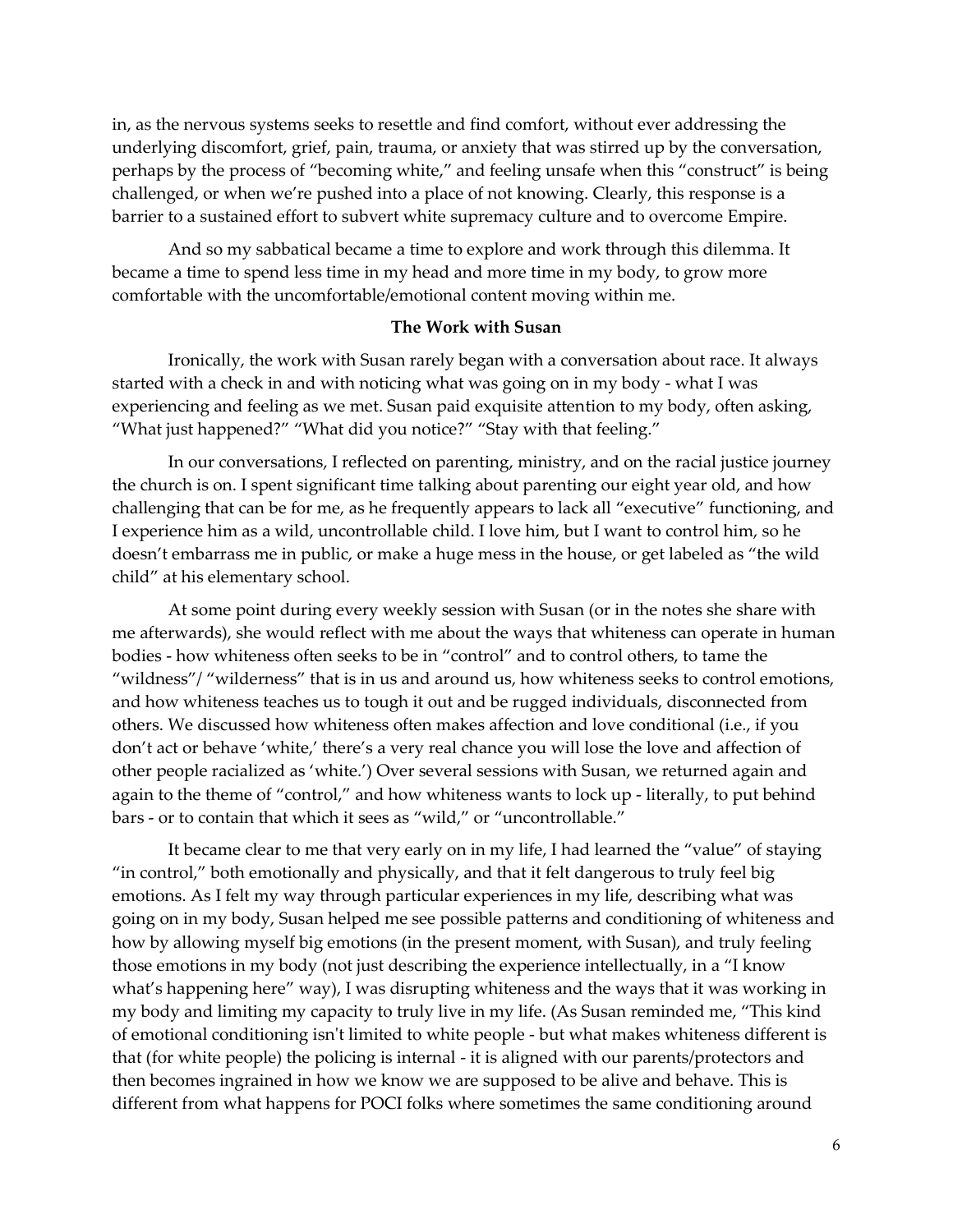emotion happens but there the threat is about real police and real violence and control from systems and institutions rather than from a sense of not belonging to your own kin/family/legacy.")

During our early sessions, Susan often noted how easy and quickly I "went to my head," intellectualizing what I was experiencing in my body (as I mentioned earlier), rather than being with the feeling. We both reflected how whiteness values the head/rational thought/intellect over the heart/emotions/experiences. With Susan's coaching and loving accompaniment, I began to experience big emotional movement in my body. As we worked together, we discussed how white habits and practices shaped the generations before me, how they shaped me, and how I might shake free of these habits as I processed and felt my way through unresolved trauma and experiences in my body. Ultimately, this might lead me to parent in different ways, as well.

Though obvious, it's worth stating: not all of my emotional responses are shaped by whiteness, but many of them are.

During our meetings, Susan helped me learn to let go, to give up power, and to trust my body, as I slowly felt my way into trauma and feelings I don't often spend time with. I also experienced a sense of freedom and power during these meetings, liberated from a sense of emotional constriction, and tapping into the life source within me, feeling my own strength and deep connectedness to life.

As I write this paper, I am still meeting with Susan. I am still processing what I'm experiencing, and am admittedly very new on this journey of Somatic Experiencing and justice work. Nonetheless, what I have noticed since I began this work is that I am connecting more authentically and deeply with those around me. I have sensed a life energy in me that I haven't felt before - a kind of power - anchoring me to my ministry. I am learning that actually feeling and embodying big feelings is ok, even when it's uncomfortable.

I believe there are great gifts and lessons from this work, and that similar efforts in our faith communities might help us decolonize Unitarian Universalism, by first beginning to decolonize our bodies, emotional responses, and ways of being in the world.

In this paper, I have not laid out a grand vision of what a decolonized Unitarian Universalism looks. Instead, I'm suggesting that we start with ourselves, where we are, with our very flesh and bone. As religious leaders serving in faith communities (and in the wider community, as well), our bodies are our primary justice instruments. How we show up in our bodies matters. How we talk about the ways that our bodies have been colonized by Empire and Whiteness matter. How we model this work and recognize the cost we've paid to be "white," and name that, matters. How we find new ways to be in our bodies, as we work for a more just world, matters.

To be clear: by no stretch of the imagination am I suggesting that we focus exclusively on our bodies as we strive to upend Empire and Colonial practices; that could easily turn into a self-indulgent, inward gazing practice. What I am suggesting is that in addition to teaching and preaching about the history of race, racism, and whiteness, we also share what white